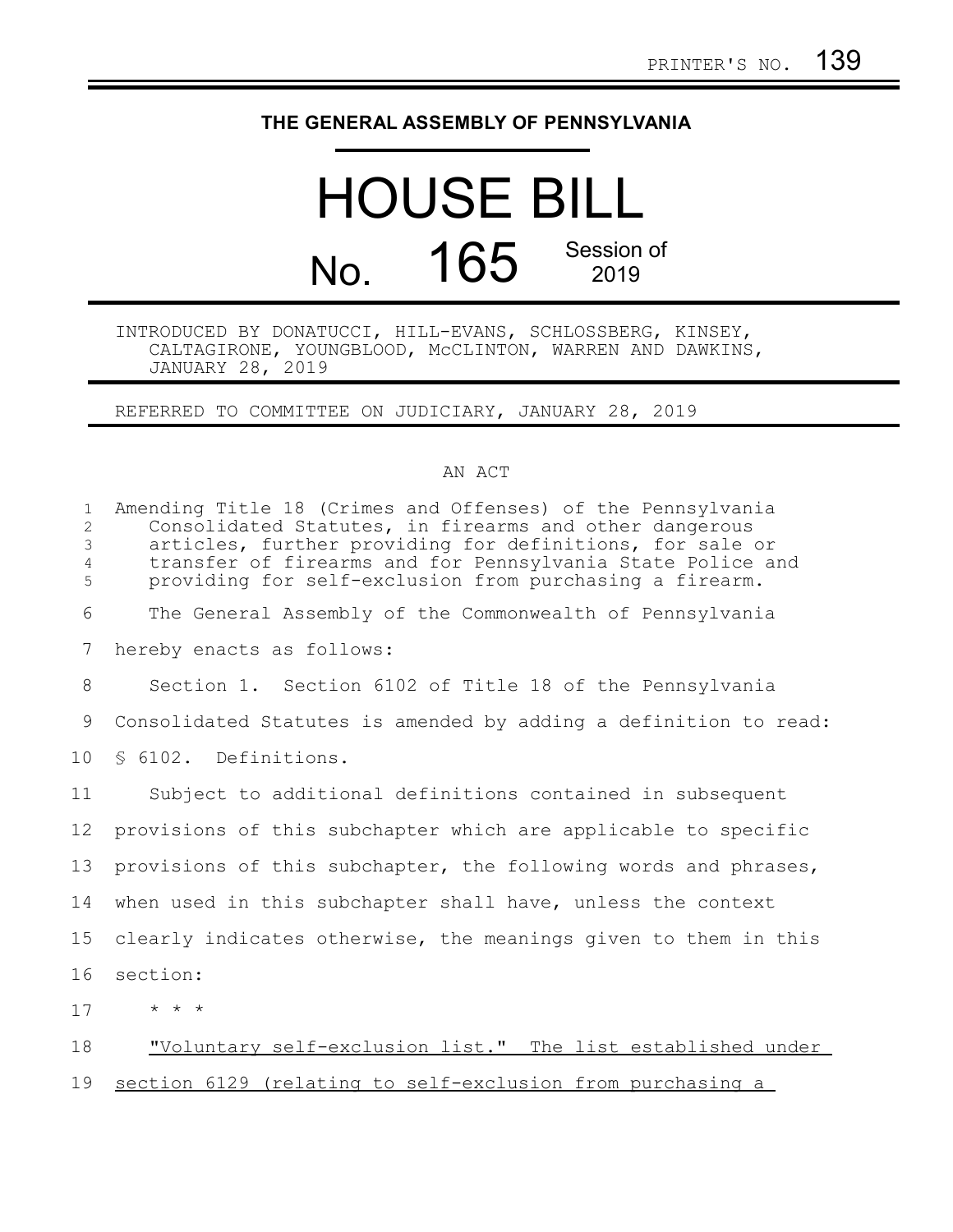firearm) and maintained by the Pennsylvania State Police of 1

names and identifying information of persons who have 2

voluntarily agreed to be prohibited from purchasing a firearm or 3

receiving a firearm by transfer. 4

Section 2. Sections 6111(b)(1.1), (3) and (6) and 6111.1(b) (1) and (3) of Title 18 are amended to read: § 6111. Sale or transfer of firearms. 5 6 7

\* \* \* 8

(b) Duty of seller.--No licensed importer, licensed manufacturer or licensed dealer shall sell or deliver any firearm to another person, other than a licensed importer, licensed manufacturer, licensed dealer or licensed collector, until the conditions of subsection (a) have been satisfied and until he has: 9 10 11 12 13 14

15

\* \* \*

(1.1) On the date of publication in the Pennsylvania Bulletin of a notice by the Pennsylvania State Police that the instantaneous records check has been implemented, all of the following shall apply: 16 17 18 19

(i) In the event of an electronic failure under section 6111.1(b)(2) (relating to Pennsylvania State Police) for purposes of a firearm which exceeds the barrel and related lengths set forth in section 6102, obtained a completed application/record of sale from the potential buyer or transferee to be filled out in triplicate, the original copy to be sent to the Pennsylvania State Police, postmarked via first class mail, within 14 days of sale, one copy to be retained by the licensed importer, licensed manufacturer or licensed dealer for a period of 20 years and one copy to be 20 21 22 23 24 25 26 27 28 29 30

20190HB0165PN0139 - 2 -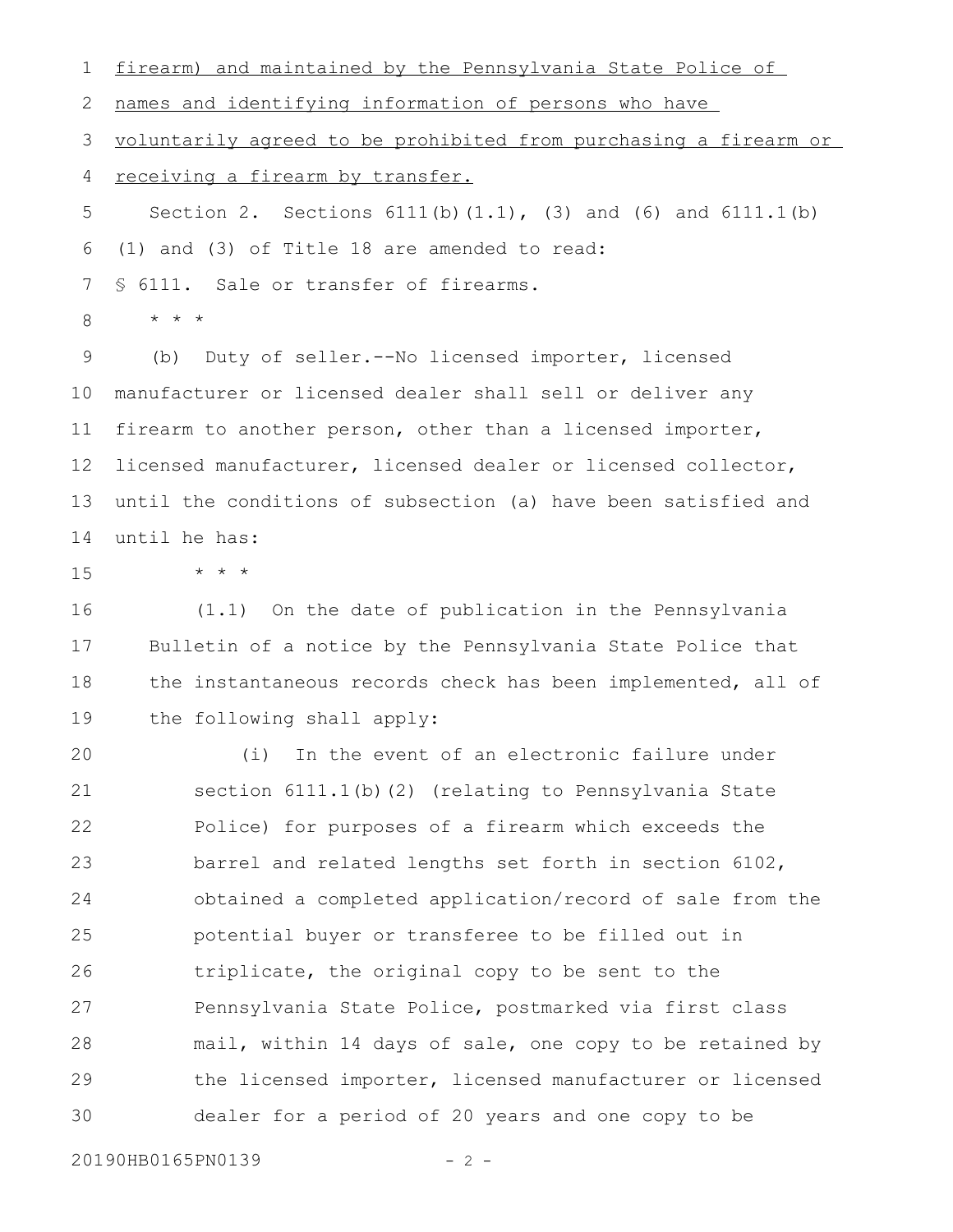1

provided to the purchaser or transferee.

(ii) The form of the application/record of sale shall be no more than one page in length and shall be promulgated by the Pennsylvania State Police and provided by the licensed importer, licensed manufacturer or licensed dealer. 2 3 4 5 6

(iii) For purposes of conducting the criminal history, juvenile delinquency, voluntary self-exclusion list and mental health records background check which shall be completed within ten days of receipt of the information from the dealer, the application/record of sale shall include the name, address, birthdate, gender, race, physical description and Social Security number of the purchaser or transferee and the date of application. 7 8 9 10 11 12 13 14

(iv) No information regarding the type of firearm need be included other than an indication that the firearm exceeds the barrel lengths set forth in section 6102. 15 16 17 18

(v) Unless it has been discovered pursuant to a criminal history, juvenile delinquency, voluntary selfexclusion list and mental health records background check that the potential purchaser or transferee is prohibited from possessing a firearm pursuant to section 6105 (relating to persons not to possess, use, manufacture, control, sell or transfer firearms) or that the potential purchaser or transferee is prohibited from purchasing or receiving a firearm because the potential purchaser or transferee's name appears on the voluntary self-exclusion list, no information on the application/record of sale provided pursuant to this subsection shall be retained as 19 20 21 22 23 24 25 26 27 28 29 30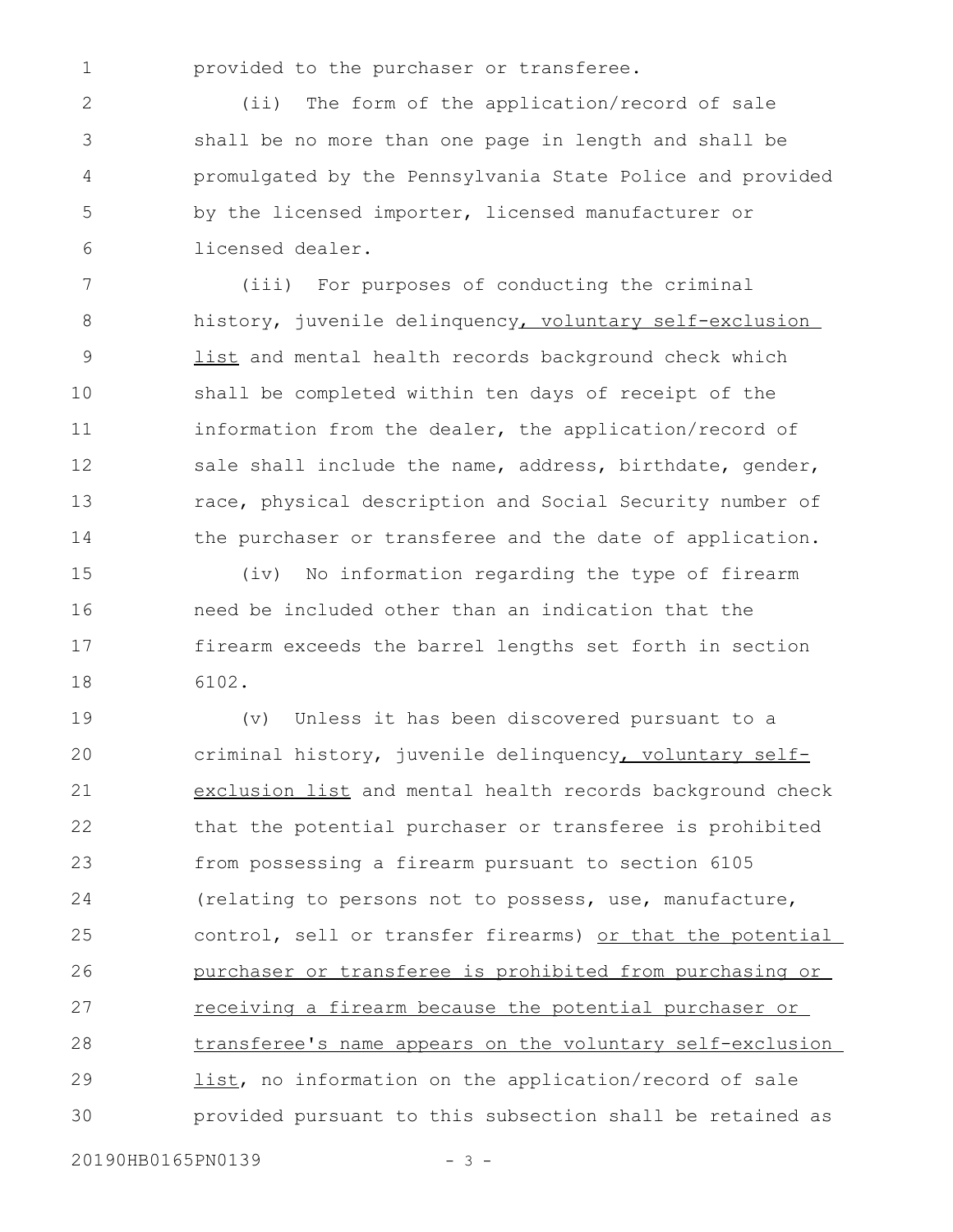precluded by section 6111.4 (relating to registration of firearms) by the Pennsylvania State Police either through retention of the application/record of sale or by entering the information onto a computer, and, further, an application/record of sale received by the Pennsylvania State Police pursuant to this subsection shall be destroyed within 72 hours of the completion of the criminal history, juvenile delinquency and mental health records background check. 1 2 3 4 5 6 7 8 9

\* \* \*

(3) Requested by means of a telephone call that the Pennsylvania State Police conduct a criminal history, juvenile delinquency history, check of the voluntary selfexclusion list and a mental health record check. The purchaser and the licensed dealer shall provide such information as is necessary to accurately identify the purchaser. The requester shall be charged a fee equivalent to the cost of providing the service but not to exceed \$2 per buyer or transferee. 11 12 13 14 15 16 17 18 19

20

10

\* \* \*

(6) Unless it has been discovered pursuant to a criminal history, juvenile delinquency  $[and]_L$  mental health records background check and check of the voluntary self-exclusion list that the potential purchaser or transferee is prohibited from possessing a firearm pursuant to section 6105 or that the potential purchaser or transferee is prohibited from purchasing or receiving a firearm because the potential purchaser or transferee's name appears on the voluntary selfexclusion list, no information received via telephone following the implementation of the instantaneous background 21 22 23 24 25 26 27 28 29 30

20190HB0165PN0139 - 4 -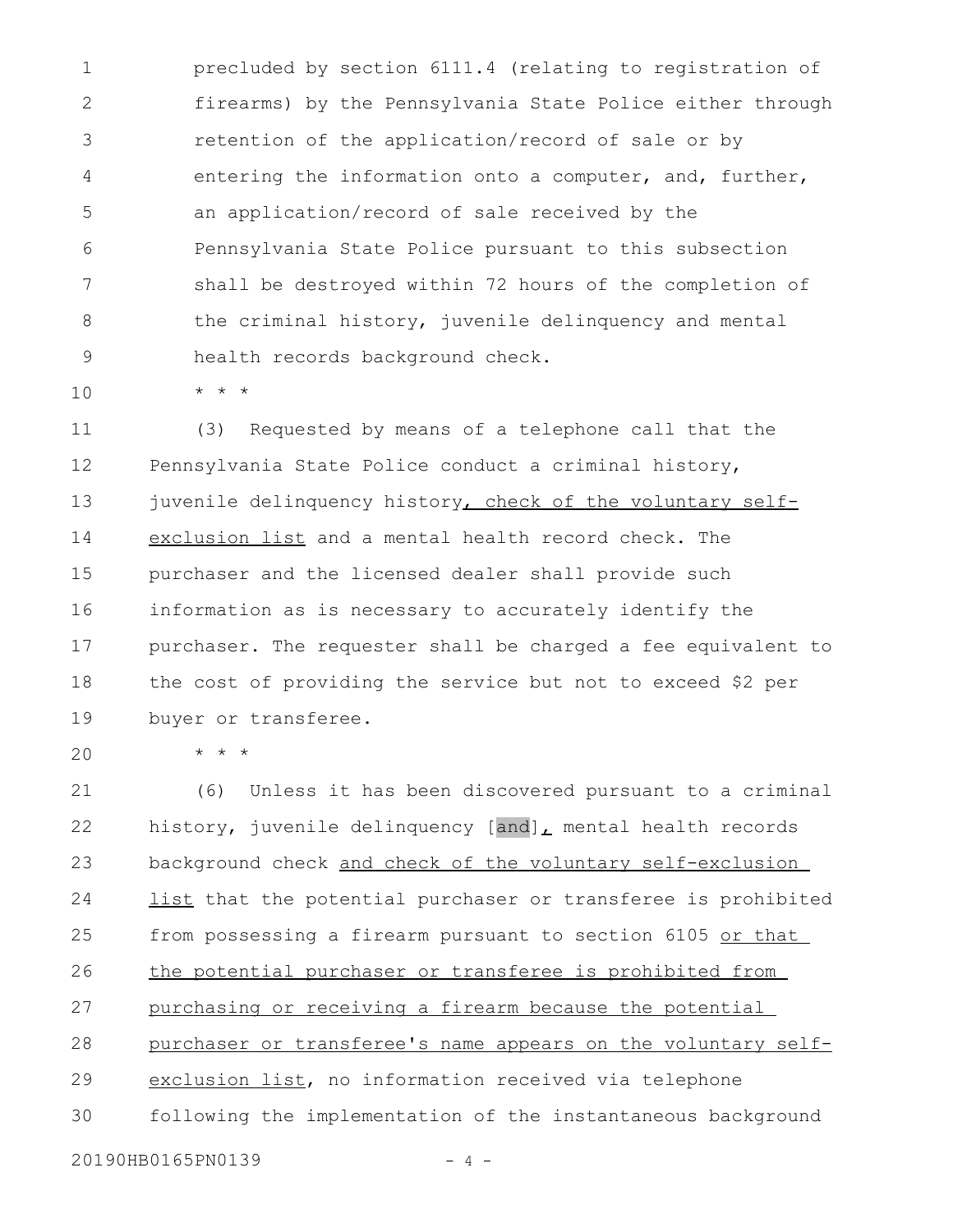check system from a purchaser or transferee who has received a unique approval number shall be retained by the Pennsylvania State Police. \* \* \* § 6111.1. Pennsylvania State Police. \* \* \* (b) Duty of Pennsylvania State Police.-- (1) Upon receipt of a request for a criminal history, juvenile delinquency history, voluntary self-exclusion list and mental health record check of the potential purchaser or transferee, the Pennsylvania State Police shall immediately during the licensee's call or by return call forthwith: (i) review the Pennsylvania State Police criminal history and fingerprint records to determine if the potential purchaser or transferee is prohibited from receipt or possession of a firearm under Federal or State law; (ii) review the juvenile delinquency and mental health records of the Pennsylvania State Police to determine whether the potential purchaser or transferee is prohibited from receipt or possession of a firearm under Federal or State law; [and] (ii.1) review the voluntary self-exclusion list to determine whether the potential purchaser or transferee's name appears on the voluntary self-exclusion list and makes the person ineligible to purchase a firearm or receive a firearm by transfer; and (iii) inform the licensee making the inquiry either: (A) that the potential purchase or transfer is prohibited; or 1 2 3 4 5 6 7 8 9 10 11 12 13 14 15 16 17 18 19 20 21 22 23 24 25 26 27 28 29 30

20190HB0165PN0139 - 5 -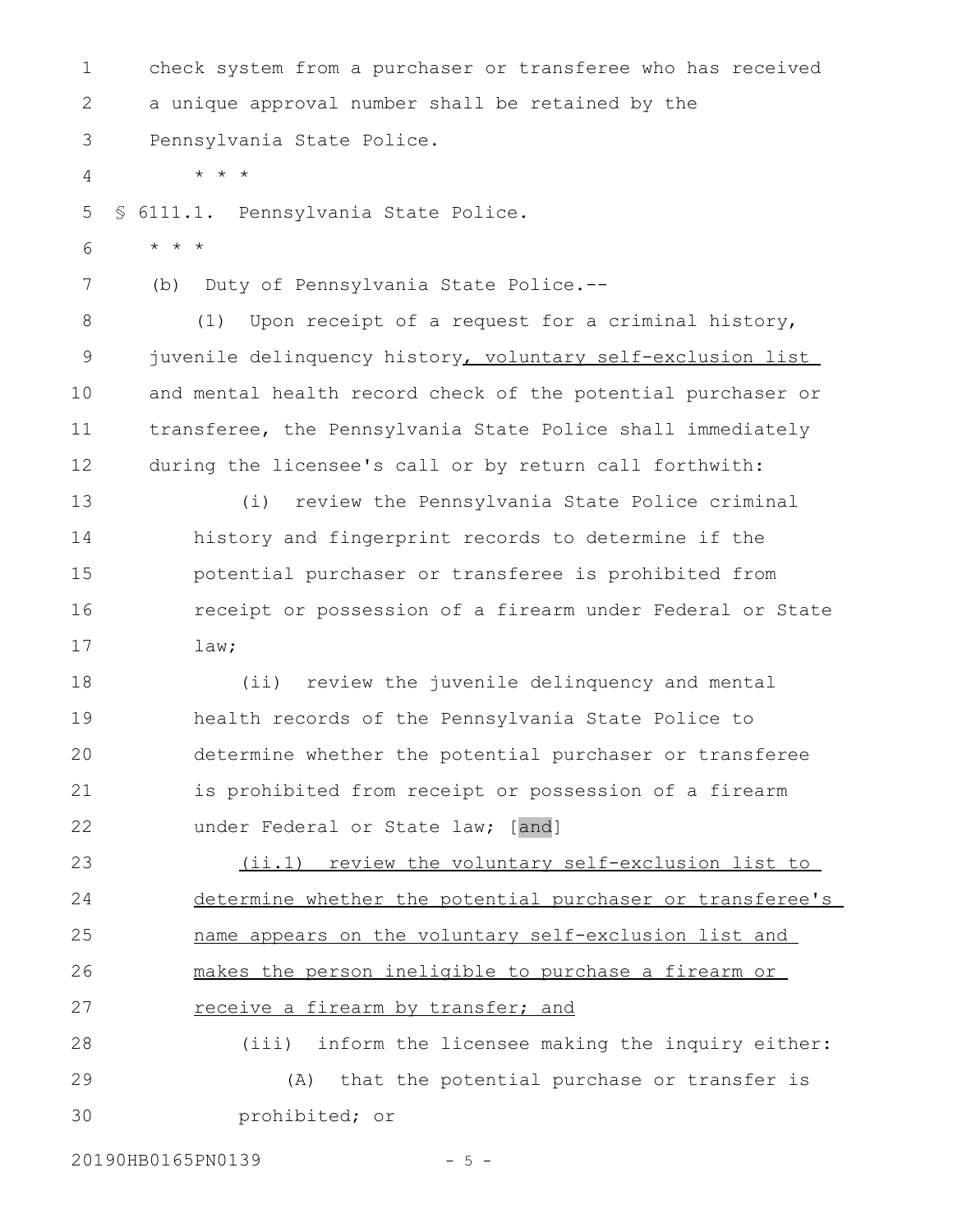(B) provide the licensee with a unique approval number. \* \* \* (3) The Pennsylvania State Police shall fully comply, execute and enforce the directives of this section as follows: (i) The instantaneous background check for firearms as defined in section 6102 (relating to definitions) shall begin on July 1, 1998. (ii) The instantaneous background check for firearms that exceed the barrel lengths set forth in section 6102 shall begin on the later of: (A) the date of publication of the notice under section  $6111(a)(2)$ ; or (B) December 31, 1998. (iii) The Pennsylvania State Police shall begin reviewing the voluntary self-exclusion list once the Pennsylvania State Police has promulgated regulations and established a standardized form by which a person may request placement on the voluntary self-exclusion list. If an inquiry by a licensee reveals that a potential purchaser or transferee's name appears on the voluntary self-exclusion list, the Pennsylvania State Police shall inform the licensee making the inquiry that the potential purchase or transfer is prohibited. \* \* \* Section 3. Title 18 is amended by adding a section to read: § 6129. Self-exclusion from purchasing a firearm. (a) General rule.--The Pennsylvania State Police shall establish and maintain a list of persons self-excluded from 20190HB0165PN0139 - 6 -1 2 3 4 5 6 7 8 9 10 11 12 13 14 15 16 17 18 19 20 21 22 23 24 25 26 27 28 29 30